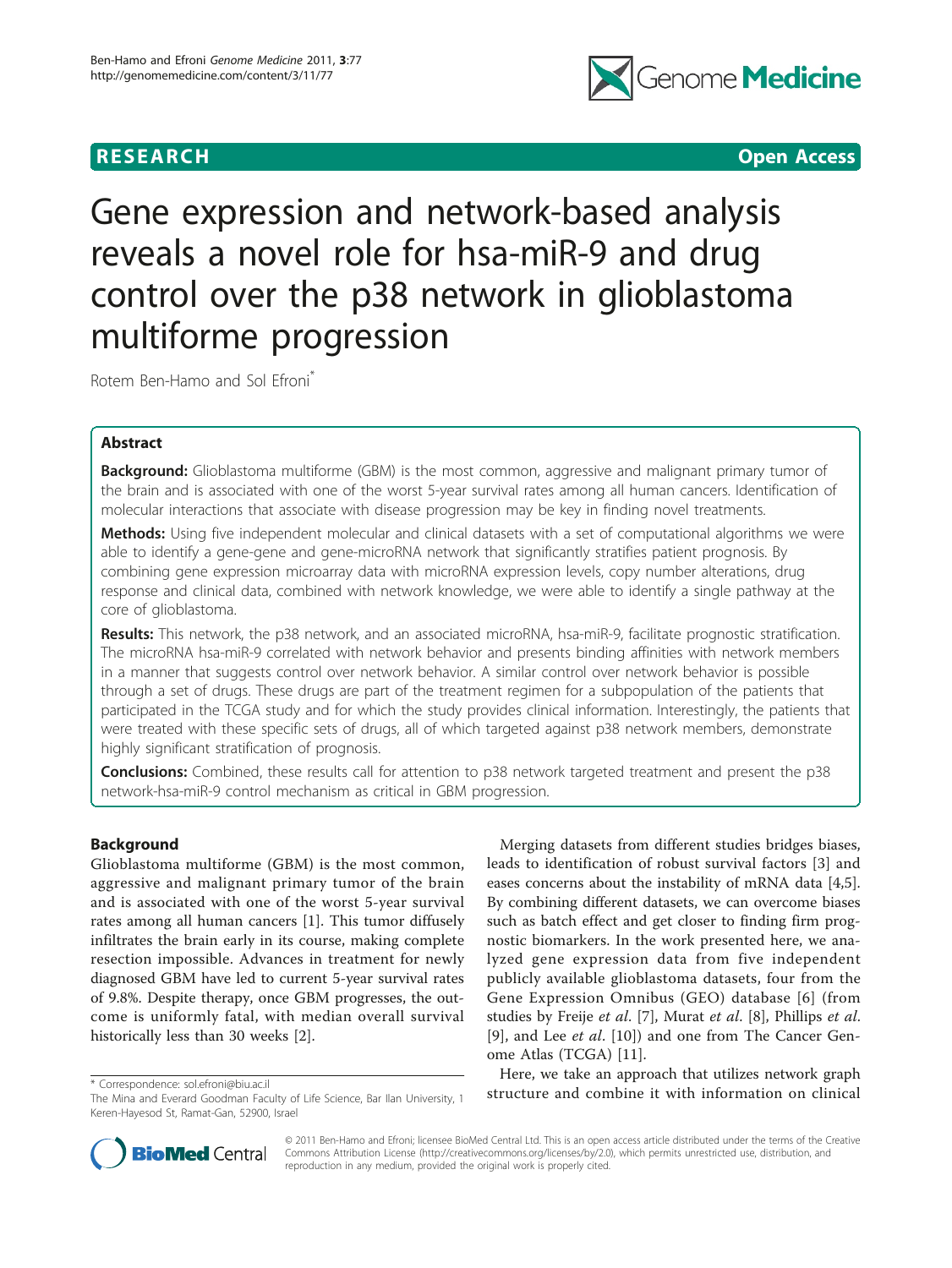outcome to identify curated networks that may serve as biomarkers for survival and/or to uncover molecular mechanisms that control disease course. To make use of network graph structure, we applied methods to merge expression data with network knowledge for the quantification of the network expression behavior [[12\]](#page-7-0). Interaction and pathway information was obtained from The National Cancer Institute's Pathway Interaction Database [[13](#page-7-0)]. We combined pathway metrics with clinical data to determine the association of network behavior with phenotype in the five independent datasets. The four GEO datasets consist of gene expression microarray and clinical outcome data (vital status), and the data provided by the TCGA (for 373 patients) comprise expression abundance through microarrays, copy number variation, and microRNA expression data.

Somatic copy number variations are extremely common in cancer, and detection and mapping of copy number abnormalities provides an approach for associating aberrations with disease phenotype and for localizing critical genes [[14\]](#page-7-0). The role of microRNAs (miRNAs) in many human diseases is well established, and their ability to act as both therapeutic agents and disease prognostic biomarkers makes it important to understand this family of molecules [[15\]](#page-7-0). By studying these molecular changes and their versatility, we can identify targets for sophisticated therapeutics approaches.

# Materials and methods

# Gene datasets

## The Cancer Genome Atlas dataset

Data were obtained from TCGA. This dataset comprises molecular characterizations from 373 GBM patients. For each patient, the database provides copy number (level 2 data, 150 patients), microarray (level 2 data, 373 patients) and miRNA values (level 3 data, 373 patients). In addition, the following clinical data variables were recorded for each patient: age, gender, chemotherapy status and vital status. Copy number variation levels were obtained from the Human Genome CGH 244A microarray. This Agilent 244A platform shows the highest sensitivity among microarray oligonucleotide platforms, with a single element being sufficient to detect a single-copy alteration [[16](#page-7-0)]. Comparative genomic hybridization arrays provide a means for quantitative measurement of DNA copy number aberrations and for mapping them directly on to genome sequences. A value of 0 (log 2 ratio) indicates a normal state, 1 indicates 2 copy gains and -1 indicates heterozygous deletion. A standard threshold for copy number alteration of > 0.3 for amplification, and < -0.3 for deletion was applied as previously described [[17-19](#page-7-0)]. Gene expression was quantified using an Affymetrix HT Human Genome U133 Array Plate Set. The expression data were normalized by quintile normalization to produce robust multiarray average (RMA) expression values from the Affymetrix CEL files. Gene expression in all five datasets was analyzed on the RMA expression data. miRNA expression levels were quantified using the UNC Agilent miRNA  $8 \times 15K$  database, which contains expression values of 1, 510 miRNAs.

## Gene Expression Omnibus datasets

Validation set 1 Validation set 1, from Freije et al. [\[7](#page-7-0)], is composed of gene expression and clinical information from 74 GBM patients (GEO accession [GSE4412]). All patients were at grade III and IV, and ages varied from 18 to 82 years. The study included 46 females and 28 males. Gene expression was quantified using the Affymetrix Human Genome U133A Array.

Validation set 2 Validation set 2, from Lee et al.  $[10]$ , is composed of gene expression and clinical information from 191 GBM patients (GEO accession [GSE13041]). Gene expression was quantified using the Affymetrix Human Genome U133A Array.

Validation set 3 Validation set 3, from Murat et al. [\[8](#page-7-0)], is composed of gene expression and clinical information from 80 GBM patients (GEO accession [GSE7696]). Gene expression was quantified using the Affymetrix Human Genome U133 Plus 2 Array.

Validation set 4 Validation set 4, from Phillips et al. [[9](#page-7-0)] and Costa et al. [[20](#page-8-0)], is composed of gene expression and clinical information from 77 GBM patients (GEO accession [GSE4271]). Gene expression was quantified using the Affymetrix Human Genome U133A Array.

## Pathway network interactions dataset

Network information was obtained from the National Cancer Institute's Pathway Interaction Database [[12\]](#page-7-0).

# Gene expression analysis

Pathway consistency and pathway activity metrics were calculated according to [\[12,](#page-7-0)[21](#page-8-0)]. These measures treat the pathway as a network of interactions and give the network a score based on the expression levels of each of the genes in the interaction and on the quality of the interaction. The analysis takes into consideration the specific type of interaction (such as inhibition or promotion).

The activity metric is a measure of the likelihood that the interaction occurs in the pathway. When taking a pathway with two genes as input and one gene as output, the algorithm calculates their probability of being in an 'up' state (by taking into account the expression levels of those genes in all the samples). The activity of this pathway is the probability that this interaction is 'active', meaning the product of the probabilities that the two genes are in the 'up' state. The consistency metric is a measure comparing the expected versus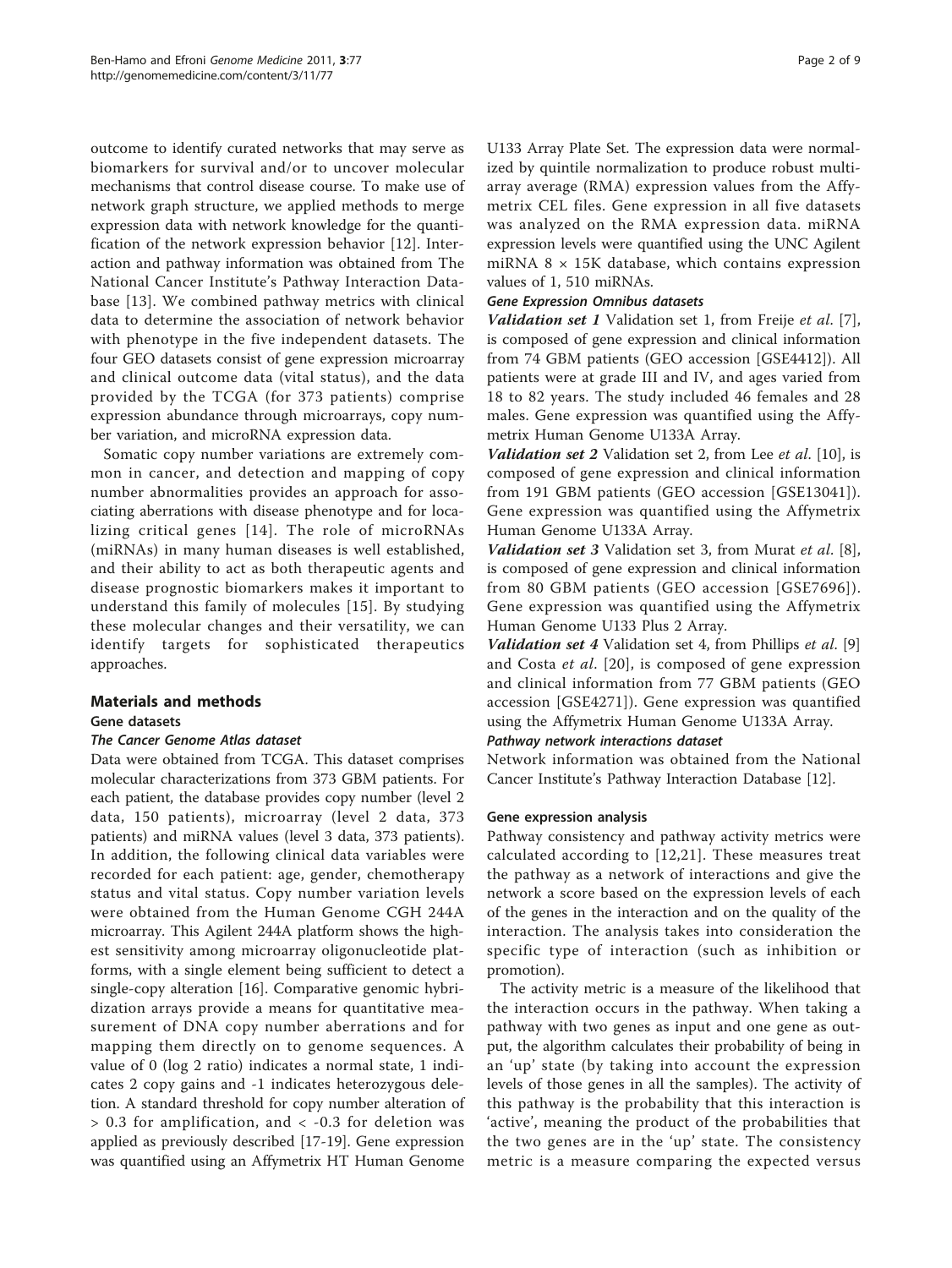actual expression of the interaction components, obtained by calculating the probabilities (i) of an active interaction, (ii) that the output gene is in an 'up' state, and (iii) of the complementary event.

## Survival analysis

Kaplan-Meier survival analysis was done on all pathway measurements for all five datasets (by SPSS software, SPSS Inc. Chicago, IL, USA), using clinical data (vital status) to determine a pathway's survival stratification power. Log-rank tests were used to test the difference between survival groups; in all analyses a  $P$ -value  $<$  5.0  $e^{-2}$  was accepted as significant. This analysis was done in order to identify pathways that could stratify prognosis in all five datasets.

All values (pathway activity and consistency) were clustered using K-means clustering to stratify the patients into two distinct groups according to their pathways values. Kaplan-Meier survival analysis was performed using the groups that emerged from this Kmeans clustering and using the clinical outcome data (vital status). Pathways that showed significant Kaplan-Meier P-values (< 0.05) were then tagged as successful stratification metrics for prognosis. All the results were then compared between the five datasets to identify overlapping pathways.

Kaplan-Meier survival analysis was also performed on all combinations of three drug sets; overall there were 249, 984 different combinations (constructed out of 64 drugs). In every iteration, the algorithm gathered all the patients that received one of the three drugs in question and calculated the Kaplan-Meier survival P-value for the generated group. Combinations that are associated with less than 20% of the patients were removed from the analysis as being insufficient. All combinations with significant P-values are shown in Additional file [1.](#page-7-0)

## False discovery rate for the p38 pathway

To determine whether the behavior of the p38 pathway across the five independent datasets was greater than expected by chance, the survival times in each of the five datasets were scrambled and randomly assigned to each patient. We performed clustering using k-means and calculated Kaplan-Meier log-rank P-values (as described earlier). We performed this renormalization five times to achieve a substantial sample (the results are shown in Additional file [2\)](#page-7-0).

Not a single pathway consistently stratified prognosis in all five iterations in the five datasets. This demonstrates a 0% chance to identify a common pathway in all five different datasets and a 100% chance to find 0 pathways. Thus, the identification of the p38 pathway is unlikely to occur by chance.

## Results

We found that the p38 network significantly and robustly stratifies prognosis in all five datasets (Figure [1\)](#page-3-0). Importantly, none of the genes in this pathway, by themselves, show any statistical power in survival analysis; that is, the gene components of the network, when taken separately and out of the network context of the other genes in the pathway, fail to provide biomedical meaning. In addition, groups stratified by the network analyses we present here do not show any correlation with any clinical features. This furthers strengthens the hypothesis that this network is intrinsically involved in the development of GBM.

## Pathway analysis

To utilize knowledge of network graph structure, we applied methods for merging expression data with network information [[12\]](#page-7-0). These methods quantify expression behavior in specific subnetworks (such subnetworks can be specific pathways or any other defined subnetwork) and produce two metrics: pathway activity and pathway consistency. In brief, a pathway's activity is a measure of how likely the interactions within a network are to be active in the specific sample at hand. A sample's pathway consistency measure is a measure of the compatibility between gene expression abundance in that sample and molecular description as detailed in the pathway's graph. Further details are given in [\[12](#page-7-0)].

To apply this network-based methodology, we used gene expression data from all five datasets described above and made use of these expression levels to deduce pathway metrics. Each sample was thus re-represented using its network metrics. This representation assigns 579 network metric scores (a score for each pathway in the database) to each sample in every dataset. Network information was obtained from The National Cancer Institute's Pathway Interaction Database [[13\]](#page-7-0). We then iterated across the set of samples, using the network scores, to assign Kaplan-Meier P-values for each of the pathways. This procedure allows us to rank each of the pathways according to their ability to stratify patients into prognosis groups. We then combined all results in the five datasets in order to find overlapping pathways.

Following this procedure, we were able to identify one robust pathway that stratified prognosis across all five different sources of datasets; the p38 pathway demonstrated consistent behavior across all datasets. Further, this p38 network demonstrated highly significant biomarker abilities by stratifying prognosis. Figure [1](#page-3-0) illustrates Kaplan-Meier survival across the dataset sources.

This pathway, when highly activated, associates with poor prognosis. This is in agreement with previous works that found that this pathway induces migration of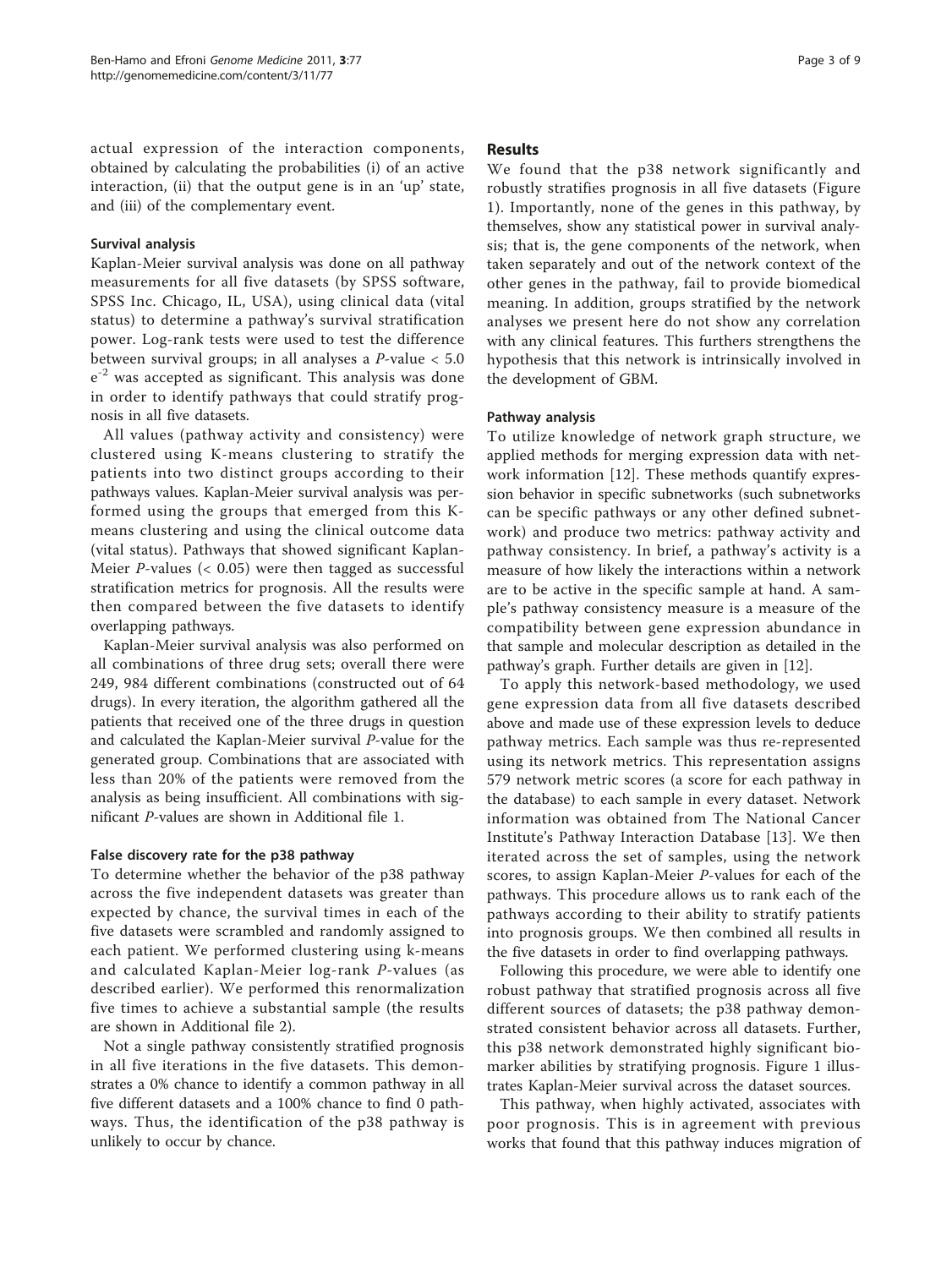<span id="page-3-0"></span>

glioblastoma cells when it is highly activated [[22\]](#page-8-0). The pathway activity score is a value between 0 and 1 (see above), and the p38 network, in the context of the GBM samples studied, demonstrates highly variable values, from 0.05 up to 0.79, which result from variability in expression behavior of the genes in this network. Despite the range of values, however, the network metric remains robust enough to separate patients into two distinct groups. Figure [2](#page-4-0) illustrates the difference in the p38 network metric between the two identified clinical groups.

The false discovery rate calculated using the intersection of all five datasets (as described in Materials and methods) was 0%, which means that identifying a single robust pathway (out of 579 different pathways) that significantly stratifies prognosis in five independent datasets could not occur by chance alone.

## Copy number variation analysis

To further study the molecular characteristics of this pathway, we made use of the intensive molecular features available through TCGA, which provides genetic information for each tumor sample. We analyzed copy

number profiles of the p38 pathway genes. Using a Mann-Whitney U test, a non-parametric test that assess whether two independent samples have equally large values, we examined copy number aberrations in tumors and matched normal samples to see if copy number variations in these, for each specific gene, are independent samples from identical continuous distributions with equal medians, rather than the alternative that they do not have equal medians.

Probe sets with an inferred log2 ratio of  $> 0.3$  or  $<$ -0.3 were classified as gains and losses, respectively. This analysis revealed that 11 out of the 13 genes in this pathway are highly targeted for copy number changes ( $P$ -value < 0.05; Table [1\)](#page-5-0). Five of the genes were significantly amplified and six were deleted compared to the normal samples. These results reveal that the pathway is highly targeted by genomic variation, which may account, in part, for the demonstrated robust connection with disease outcome.

## miRNA analysis

miRNAs are known to be involved in the regulation of transcription in a complex manner [[23\]](#page-8-0). As TCGA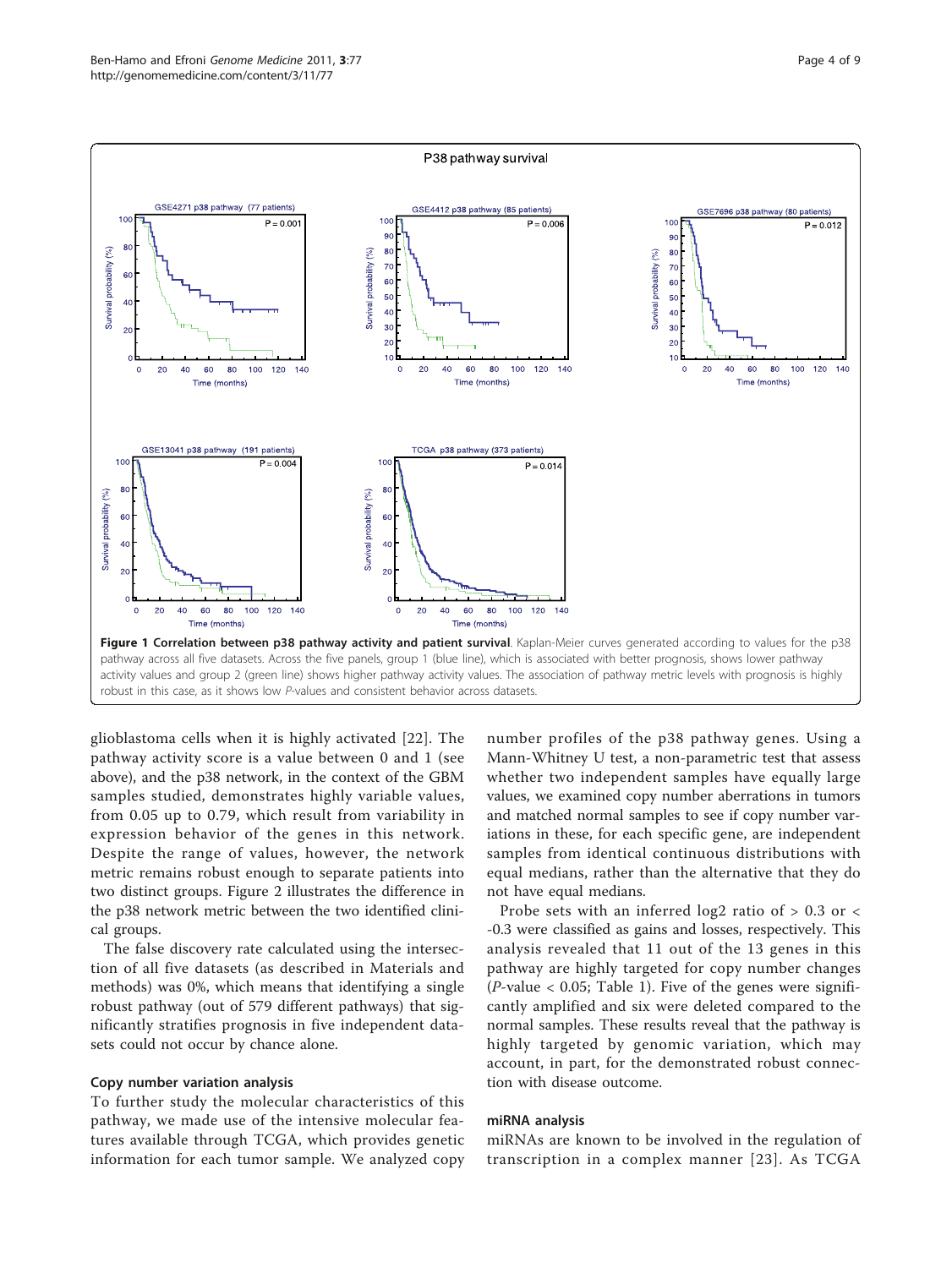<span id="page-4-0"></span>

Correlation between hsa-miR-9 and p38 pathway levels. Group 1 (blue dots) has a significant, strong negative correlation between miRNA expression levels and pathway activity while group 2 (green dots) has a lower correlation value. The groups presented here are based on the p38 survival groups.

provides quantification of miRNA abundance for many samples, we were able to combine quantified network metrics with abundance levels of 1, 510 miRNAs to identify miRNAs that show significant correlation with network behavior and can thus be further studied as network control mechanism regulators.

Previous studies have shown the control function of miRNAs over pathways [[24-27\]](#page-8-0). miRNAs hold the ability to simultaneously target and regulate many cellular pathways, the most noticeable of which control developmental and oncogenic processes. Notably, miRNA processing defects also enhance tumorigenesis. Interestingly, we were able to find significant negative correlation ( $P$ -value < 0.0001) between the p38 network and the miRNA hsa-miR-9. Further, gene sequences revealed that 4 out of the 13 genes in the pathway have a possible binding site for hsa-miR-9 (this analysis was performed using PITA [[28\]](#page-8-0), a prediction algorithm for potential miRNA targets). Possible binding between hsa-miR-9 and genes within the p38 pathway strengthen the hypothesis that miR-9 may indeed be a

key regulator over pathway behavior and may serve as a potential therapeutic target for GBM patients.

## Drug target analysis

Over the past 25 years and despite vigorous basic and clinical studies, the median survival of patients with GBM remains low. The dataset from TCGA contains a significant body of clinical data that includes the type of treatment each patient received.

Different from the single gene perspective, pathways, constructed out of multiple genes that interact with one another in a combinatorial manner, contribute to phenotype in a more complex manner. The key argument here is that the function of a pathway is entirely defined by molecular interactions that take place between its components. Therefore, pathway targeting can be performed in different ways; it could be directed towards different key genes and still lead to similar phenotypes. Specifically, the regulation of the p38 pathway by hsamiR-9 may be mimicked by different pharmaceutical components already in use.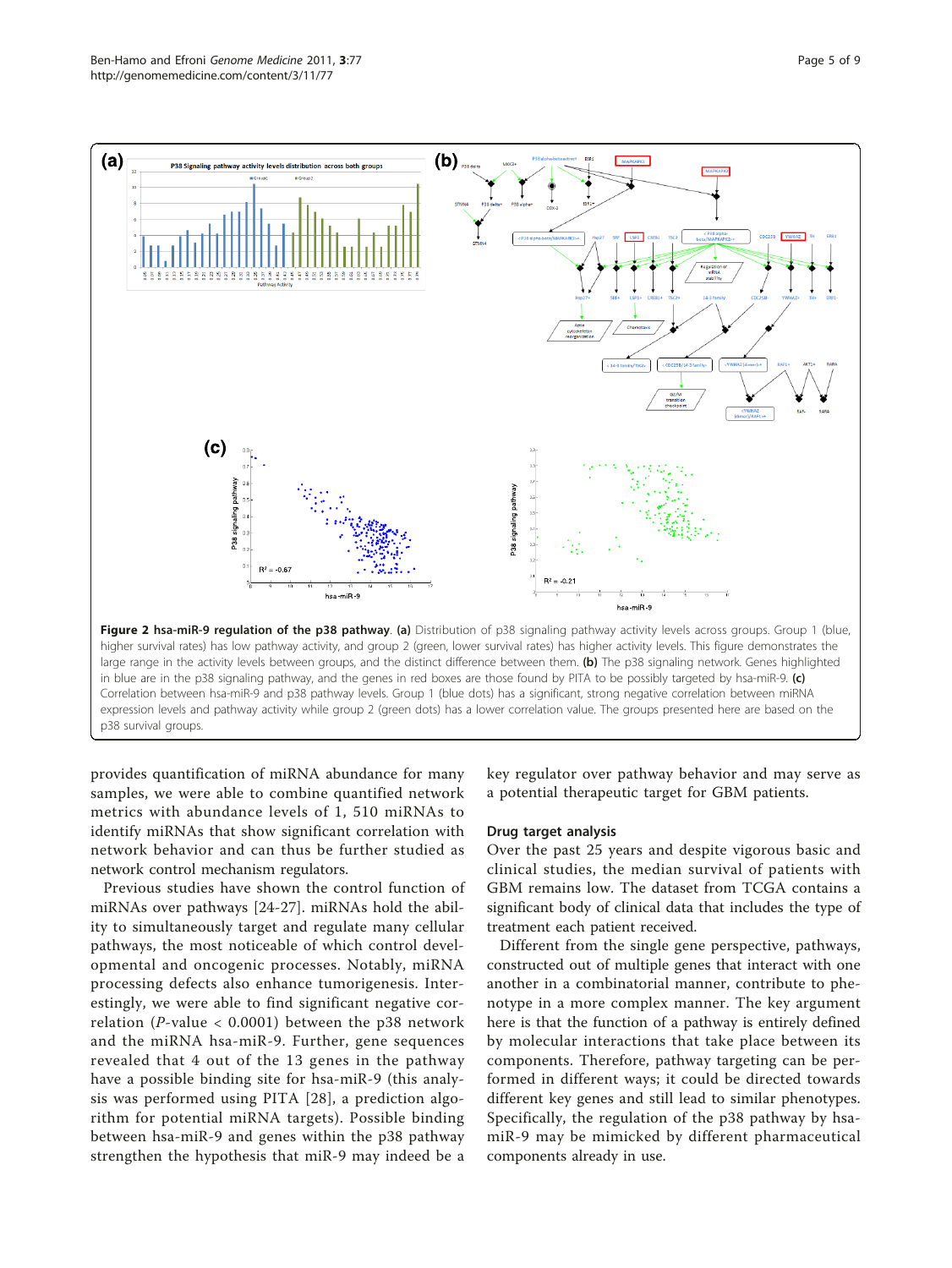<span id="page-5-0"></span>Table 1 Copy number variation profile of the p38 pathway

| Gene symbol      | <b>Tumor</b> | <b>Normal</b> |
|------------------|--------------|---------------|
| Amplified genes  |              |               |
| HSP27            | 21%          | 2%            |
| CRFB1            | 27%          | 16%           |
| TCF3             | 14%          | 2%            |
| <b>ER81</b>      | 45%          | 6%            |
| CDC25B           | 36%          | 20%           |
| Deleted genes    |              |               |
| МАРКАРКЗ         | 20%          | 11%           |
| LSP <sub>1</sub> | 31%          | 25%           |
| TH               | 37%          | 14%           |
| YWHAZ            | 63%          | 27%           |
| AI OX5           | 68%          | 7%            |
| RAF1             | 13%          | 9%            |

Of the 13 genes in the p38 pathway, 11 show significant change (according to Mann-Whitney U test) in copy number, amplification or deletion, between the tumor and its matched normal sample across all patients.

To investigate if drug regimen does control this pathway's behavior, we identified drugs that target genes in the p38 pathway and may lead to a phenotype similar to the one induced by hsa-miR-9 activity. Data on drugs administered to GBM patients in TCGA cover 64 unique drugs. Using DrugBank [\[29\]](#page-8-0), a bioinformatics/ chemoinformatics resource that combines detailed drug data with comprehensive drug target information, we were able to filter these drug targets into two groups: drugs that target genes that are part of the p38/mitogen-activated protein kinase-activated protein kinase (MAPKAP) pathway; and drugs whose targets are not included in the p38/MAPKAP pathway (Additional file [3\)](#page-7-0). Using this simple classification, we tagged six drugs that target genes in the p38/MAPKAP pathway. Table 2 lists these drugs and their associated target genes, together with the pathway of which the genes are members. To learn about the clinical relevance of this pharmaceutical intervention, we divided patients into two groups: group 1, whose members received treatment with one of the six drugs that target the network; and group 2, whose members did not receive treatment with drugs that target the network. Using these groups as the

#### Table 2 Glioblastoma drug targets

basis for a Kaplan-Meier analysis, we see a highly significant ( $P$ -value < 0.0001) prognosis stratification (Figure [3\)](#page-6-0). In clinical terms, this means that patients who were administered one of the six drugs that target genes in the p38/MAPKAP pathway had significantly higher survival rates than patients who were not: patients in group 1 had an average survival time of 896 days with a median survival of 691 days, while patients in group 2 had an average survival time of 433 days and a median survival time of only 310 days.

GBM patients usually receive a broad spectrum of drugs from chemotherapy to hormonal therapy. All of the patients in this study received several drug regimens with no pattern of combination; the only common denominator were the six drugs described above. To validate that the combination of drugs we found is indeed the most significant one, we performed survival analysis on all combinations of sets of three drugs, and a Kaplan-Meier test was performed across all 249, 948 possible combinations (significant P-values are given in Additional file [1\)](#page-7-0). Interestingly, after removing all combinations that are associated with less than 20% of the patients, we obtained 577 combinations that significantly stratified prognosis. Most importantly, however, the combination of drugs that targets the p38 pathway was more significant than that found by the exhaustive search.

The significant difference in survival times and the high significance in prognosis stratification between treatments that target the p38 pathway and those that do not strengthen the hypothesis that the p38 network is critical in the progression of GMB and perhaps in its development. Specific care should be given in view of these results with regard to treatments used in future clinical studies.

## **Discussion**

Auffray, Chen and Hood recently suggested that 'Systems approaches will transform the way drugs are developed through academy-industry partnerships that will target multiple components of networks and pathways perturbed in diseases' [\[30](#page-8-0)]. The work described here is an effort to take up this challenge.

| Drug name<br>Target |       | Pathway                                               |  |  |
|---------------------|-------|-------------------------------------------------------|--|--|
| Accutane            | RARA  | MAPK inactivation of SMRT co-repressor                |  |  |
| <b>CCNU</b>         | STMN4 | Signaling mediated by p38-gamma and p38-delta pathway |  |  |
| Celebrex            | COX2  | Signaling mediated by p38-alpha and p38-beta pathway  |  |  |
| Cis-retinoic acid   | RARA  | MAPK inactivation of SMRT co-repressor                |  |  |
| Sorafenib           | RAF1  | p38 signaling mediated by MAPKAP kinases              |  |  |
| Tamoxifen           | ESR1  | Signaling mediated by p38-alpha and p38-beta pathway  |  |  |

The table lists 6 of the 69 drugs in TCGA clinical dataset that target genes in the p38/MAPKAP pathway. MAPK, mitogen-activated protein kinase.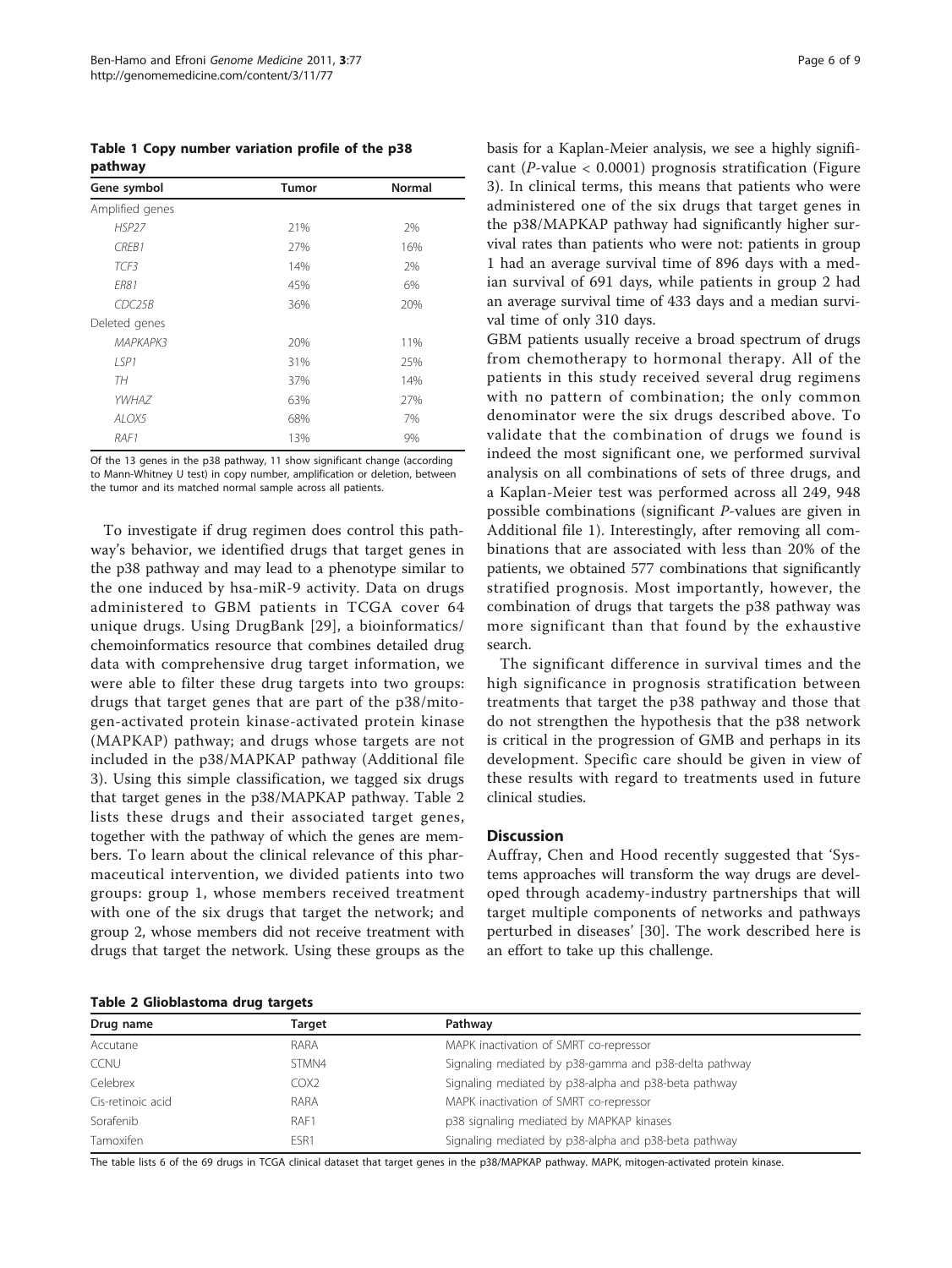<span id="page-6-0"></span>

Merging datasets from different studies leads to identification of robust survival factors, and applying tests that predict clinical outcome for patients based on RNA abundance in tumors is likely to increasingly affect patient management, heralding a new era of personalized medicine [[31\]](#page-8-0). The consortium that is behind TCGA is the first to provide the community with population-sized, high-throughput molecular classification of diseases. This unique data resource, large portions of which are publicly available, offers a never before seen view of a disease's landscape.

Cancer is a disease of genomic alterations; changes in DNA sequence and genomic variations in copy number together provide a scaffold for the development and progression of malignancies. GBM is no different, although the clinical value of most GBM-associated molecular aberrations in terms of their significance for diagnosis and prognosis or as predictive molecular markers has remained unclear [[32\]](#page-8-0). A better understanding of the molecular characteristics and biology of GBM may help improve treatment and identification of cellular factors that drive prognosis, and may also provide clues to novel treatments.

The genome-wide quantification of gene expression levels allows us to make the transition from single-genebased research to molecular network-based analysis. Genome-wide details of genomic variation facilitate association of gained network knowledge with copy number variation, and abundance levels of miRNAs further provide a means to observe connections between

such small RNAs, control networks and genomic variation. Finally, proper documentation of clinical data enables the rendition of network and molecular findings into translational medicine.

The results we present here demonstrate that these molecular networks, when scrutinized using the proper perspectives, enable associations between clinical and network modification data by stratifying patients' prognosis according to the molecular characterization of their tumors. Specifically, by first identifying the p38 transcription network as critical in disease outcome, by following this identification to uncover a possible regulatory mechanism involving the miRNA hsa-mir-9, and to finally match drug response to this network behavior, we reveal the clinical relevance of the p38-miR9 network and call for continued clinical scrutiny of it.

As we see here, patients in which hsa-miR-9 controls the p38 network in an efficient manner have better prognosis, and patients in which this hsa-miR-9 control fails have poorer prognosis. Interestingly, the same phenomenon is evident when considering drug control over the network; patients that receive drugs that target and inactivate the network have better prognosis, perhaps in a similar manner to that confered by hsa-miR-9. To support pathway behavior and to demonstrate its robustness as a clinical biomarker, we demonstrate that the same network behavior associates patients with outcome, regardless of specific batches of experimental procedures.

Through better understanding of the pathway mechanisms and the interactions that undergo changes,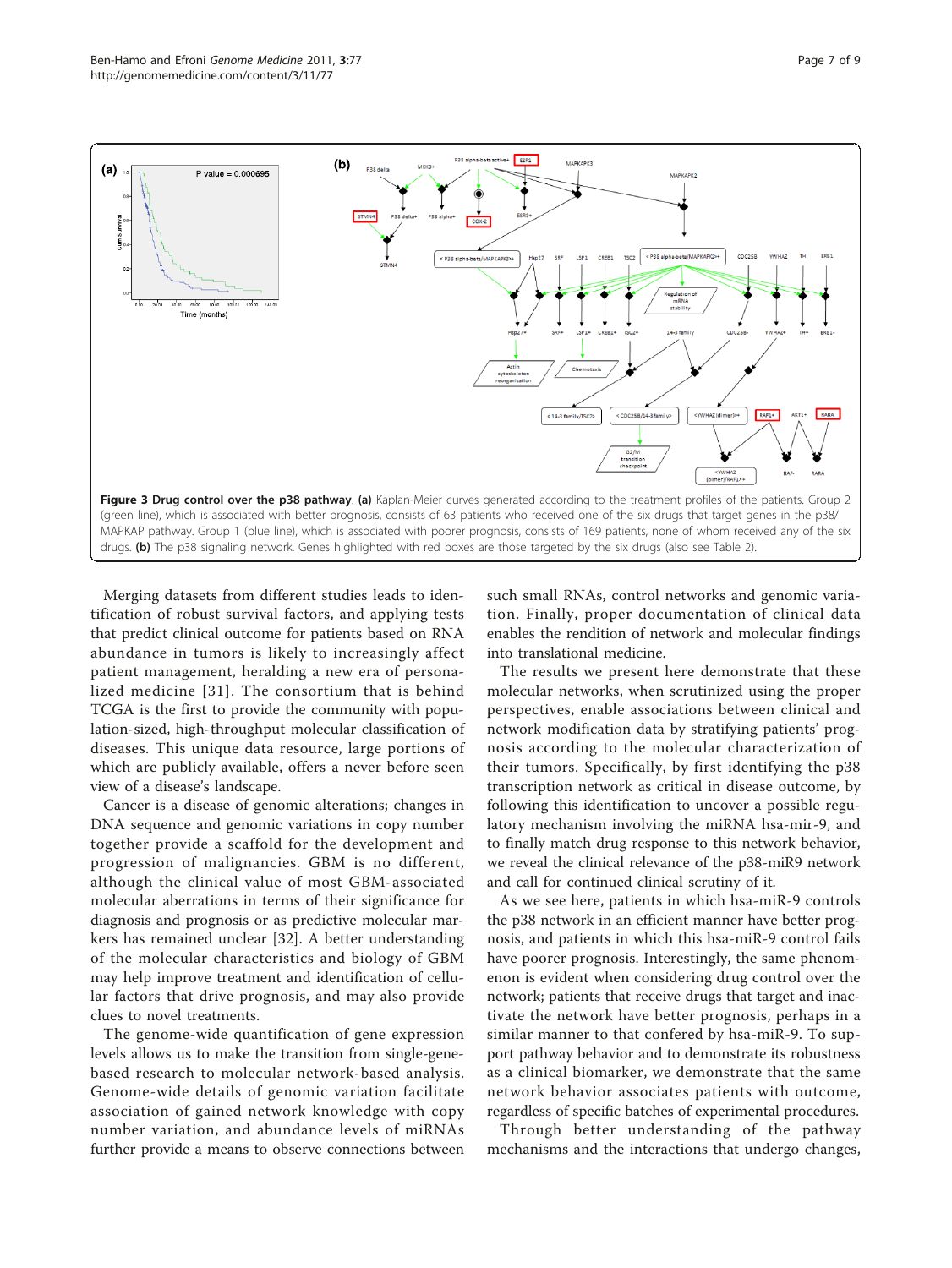<span id="page-7-0"></span>we may find targets for new treatments. The fact that the pathway we identified did not correlate with gender, age or chemotherapy status and was found in all five datasets strengthens the hypothesis that this pathway is a core mechanism of GBM.

# **Conclusions**

Integrating multidimensional, disease-specific, highthroughput data in the context of RNA control networks and their relevant drug responses provides an initial response to the biomedical community's appeal to identify pathways critically involved in disease outcome (for example, [[33\]](#page-8-0)). The transition from gene-disease to networkdisease thinking is in need of further impetus. A careful clinical follow-up on findings such as those presented here, combined with careful molecular investigation of gene control mechanisms, such as the relations suggested here, could lead to the discovery of novel biomarkers and novel therapies. Further, an important point raised by Emmert-Streib and Glazko [[34\]](#page-8-0) is that the network as a 'conceptual framework' is, in and of itself, a way of thinking that may become an important systems biology paradigm in medical thinking. Network target identification, together with novel means to construct drug-target networks [\[35\]](#page-8-0), are to advance rational drug discovery.

# Additional material

[Additional file 1: T](http://www.biomedcentral.com/content/supplementary/gm293-S1.DOC)able S1 - the most significant three-drug combinations with corresponding P-values. The P-value represents significance with regard to stratification of prognosis according to Kaplan-Meier survival analysis.

[Additional file 2: T](http://www.biomedcentral.com/content/supplementary/gm293-S2.PPT)able S2 - all drugs with their corresponding gene targets. This table also indicates whether there is a connection or not between a drug and the p38 pathway, and provides the number of patients who received each drug.

[Additional file 3: F](http://www.biomedcentral.com/content/supplementary/gm293-S3.DOC)igure S1 - heat maps describing the false discovery rate analysis. The five heat maps illustrate the five iterations that were performed. Every row represents a different pathway (overall 579 pathways), and columns represent the five datasets tested. A black line indicates a significant P-value (< 0.05) in Kaplan-Meier survival analysis. The heat map at the bottom shows the actual analysis that was performed with the p38 pathway as significant for survival in all five sets.

#### Abbreviations

GBM: glioblastoma multiforme; GEO: Gene Expression Omnibus; MAPKAP: mitogen-activated protein kinase-activated protein kinase; miRNA: microRNA; TCGA: The Cancer Genome Atlas.

#### Acknowledgements

SE is supported by the European Union through the IRG program.

#### Authors' contributions

RBH and SE designed the study, analyzed data and wrote the paper. All authors read and approved the final manuscript.

#### Competing interests

The authors declare that they have no competing interests.

#### References

- 1. Krex D, Klink B, Hartmann C, von Deimling A, Pietsch T, Simon M, Sabel M, Steinbach JP, Heese O, Reifenberger G, Weller M, Schackert G, German Glioma Network: [Long-term survival with glioblastoma multiforme.](http://www.ncbi.nlm.nih.gov/pubmed/17785346?dopt=Abstract) Brain 2007, 130:2596-2606.
- Prados M, Cloughesy T, Samant M, Fang L, Wen PY, Mikkelsen T, Schiff D, Abrey LE, Yung WK, Paleologos N, Nicholas MK, Jensen R, Vredenburgh J, Das A, Friedman HS: [Response as a predictor of survival in patients with](http://www.ncbi.nlm.nih.gov/pubmed/21084434?dopt=Abstract) [recurrent glioblastoma treated with bevacizumab.](http://www.ncbi.nlm.nih.gov/pubmed/21084434?dopt=Abstract) Neuro Oncol 2011, 13:143-151.
- 3. Yasrebi H, Sperisen P, Praz V, Bucher P: [Can survival prediction be](http://www.ncbi.nlm.nih.gov/pubmed/19851466?dopt=Abstract) [improved by merging gene expression data sets?.](http://www.ncbi.nlm.nih.gov/pubmed/19851466?dopt=Abstract) PLoS One 2009, 4: e7431.
- 4. Xu JZ, Wong CW: [Hunting for robust gene signature from cancer](http://www.ncbi.nlm.nih.gov/pubmed/20579805?dopt=Abstract) [profiling data: sources of variability, different interpretations, and recent](http://www.ncbi.nlm.nih.gov/pubmed/20579805?dopt=Abstract) [methodological developments.](http://www.ncbi.nlm.nih.gov/pubmed/20579805?dopt=Abstract) Cancer Lett 2010, 296:9-16.
- Kim SY: [Effects of sample size on robustness and prediction accuracy of](http://www.ncbi.nlm.nih.gov/pubmed/19445687?dopt=Abstract) [a prognostic gene signature.](http://www.ncbi.nlm.nih.gov/pubmed/19445687?dopt=Abstract) BMC Bioinformatics 2009, 10:147
- 6. Edgar R, Domrachev M, Lash AE: [Gene Expression Omnibus: NCBI gene](http://www.ncbi.nlm.nih.gov/pubmed/11752295?dopt=Abstract) [expression and hybridization array data repository.](http://www.ncbi.nlm.nih.gov/pubmed/11752295?dopt=Abstract) Nucleic Acids Res 2002, 30:207-210.
- 7. Freije WA, Castro-Vargas FE, Fang Z, Horvath S, Cloughesy T, Liau LM, Mischel PS, Nelson SF: [Gene expression profiling of gliomas strongly](http://www.ncbi.nlm.nih.gov/pubmed/15374961?dopt=Abstract) [predicts survival.](http://www.ncbi.nlm.nih.gov/pubmed/15374961?dopt=Abstract) Cancer Res 2004, 64:6503-6510.
- 8. Murat A, Migliavacca E, Gorlia T, Lambiv WL, Shay T, Hamou MF, de Tribolet N, Regli L, Wick W, Kouwenhoven MC, Hainfellner JA, Heppner FL, Dietrich PY, Zimmer Y, Cairncross JG, Janzer RC, Domany E, Delorenzi M, Stupp R, Hegi ME: Stem cell-related "self-renewal" [signature and high](http://www.ncbi.nlm.nih.gov/pubmed/18565887?dopt=Abstract) [epidermal growth factor receptor expression associated with resistance](http://www.ncbi.nlm.nih.gov/pubmed/18565887?dopt=Abstract) [to concomitant chemoradiotherapy in glioblastoma.](http://www.ncbi.nlm.nih.gov/pubmed/18565887?dopt=Abstract) J Clin Oncol 2008, 26:3015-3024.
- 9. Phillips HS, Kharbanda S, Chen R, Forrest WF, Soriano RH, Wu TD, Misra A, Nigro JM, Colman H, Soroceanu L, Williams PM, Modrusan Z, Feuerstein BG, Aldape K: [Molecular subclasses of high-grade glioma predict prognosis,](http://www.ncbi.nlm.nih.gov/pubmed/16530701?dopt=Abstract) [delineate a pattern of disease progression, and resemble stages in](http://www.ncbi.nlm.nih.gov/pubmed/16530701?dopt=Abstract) [neurogenesis.](http://www.ncbi.nlm.nih.gov/pubmed/16530701?dopt=Abstract) Cancer Cell 2006, 9:157-173.
- 10. Lee Y, Scheck AC, Cloughesy TF, Lai A, Dong J, Farooqi HK, Liau LM, Horvath S, Mischel PS, Nelson SF: [Gene expression analysis of](http://www.ncbi.nlm.nih.gov/pubmed/18940004?dopt=Abstract) [glioblastomas identifies the major molecular basis for the prognostic](http://www.ncbi.nlm.nih.gov/pubmed/18940004?dopt=Abstract) [benefit of younger age.](http://www.ncbi.nlm.nih.gov/pubmed/18940004?dopt=Abstract) BMC Med Genomics 2008, 1:52.
- 11. The Cancer Genome Atlas.. [[http://cancergenome.nih.gov/\]](http://cancergenome.nih.gov/)
- 12. Efroni S, Schaefer CF, Buetow KH: [Identification of key processes](http://www.ncbi.nlm.nih.gov/pubmed/17487280?dopt=Abstract) [underlying cancer phenotypes using biologic pathway analysis.](http://www.ncbi.nlm.nih.gov/pubmed/17487280?dopt=Abstract) PLoS ONE 2007, 2:e425.
- 13. Schaefer CF, Anthony K, Krupa S, Buchoff J, Day M, Hannay T, Buetow KH: [PID: the Pathway Interaction Database.](http://www.ncbi.nlm.nih.gov/pubmed/18832364?dopt=Abstract) Nucleic Acids Res 2009, 37: D674-679.
- 14. Pinkel D, Seagraves R, Sudar D, Clark S, Poole I, Kowbel D, Collins C, Kuo WL, Chen C, Zhai Y, Dairkee SH, Ljung BM, Gray JW, Albertson DG: [High resolution analysis of DNA copy number variation using](http://www.ncbi.nlm.nih.gov/pubmed/9771718?dopt=Abstract) [comparative genomic hybridization to microarrays.](http://www.ncbi.nlm.nih.gov/pubmed/9771718?dopt=Abstract) Nat Genet 1998, 20:207-211.
- 15. Li M, Li J, Ding X, He M, Cheng SY: [microRNA and cancer.](http://www.ncbi.nlm.nih.gov/pubmed/20422339?dopt=Abstract) AAPS J 2010, 12:309-317.
- 16. Coe BP, Ylstra B, Carvalho B, Meijer GA, MacAulay C, Lam WL: [Resolving the](http://www.ncbi.nlm.nih.gov/pubmed/17276656?dopt=Abstract) [resolution of array CGH.](http://www.ncbi.nlm.nih.gov/pubmed/17276656?dopt=Abstract) Genomics 2007, 89:647-653.
- 17. Gorringe KL, George J, Anglesio MS, Ramakrishna M, Etemadmoghadam D, Cowin P, Sridhar A, Williams LH, Boyle SE, Yanaihara N, Okamoto A, Urashima M, Smyth GK, Campbell IG, Bowtell DD, Australian Ovarian Cancer Study: [Copy number analysis identifies novel interactions between](http://www.ncbi.nlm.nih.gov/pubmed/20844748?dopt=Abstract) [genomic loci in ovarian cancer.](http://www.ncbi.nlm.nih.gov/pubmed/20844748?dopt=Abstract) PLoS One 2010, 5:e11408.
- 18. Haverty PM, Hon LS, Kaminker JS, Chant J, Zhang Z: [High-resolution](http://www.ncbi.nlm.nih.gov/pubmed/19419571?dopt=Abstract) [analysis of copy number alterations and associated expression changes](http://www.ncbi.nlm.nih.gov/pubmed/19419571?dopt=Abstract) [in ovarian tumors.](http://www.ncbi.nlm.nih.gov/pubmed/19419571?dopt=Abstract) BMC Med Genomics 2009, 2:21.
- 19. Gorringe KL, Jacobs S, Thompson ER, Sridhar A, Qiu W, Choong DY, Campbell IG: [High-resolution single nucleotide polymorphism array](http://www.ncbi.nlm.nih.gov/pubmed/17699850?dopt=Abstract) [analysis of epithelial ovarian cancer reveals numerous microdeletions](http://www.ncbi.nlm.nih.gov/pubmed/17699850?dopt=Abstract) [and amplifications.](http://www.ncbi.nlm.nih.gov/pubmed/17699850?dopt=Abstract) Clin Cancer Res 2007, 13:4731-4739.